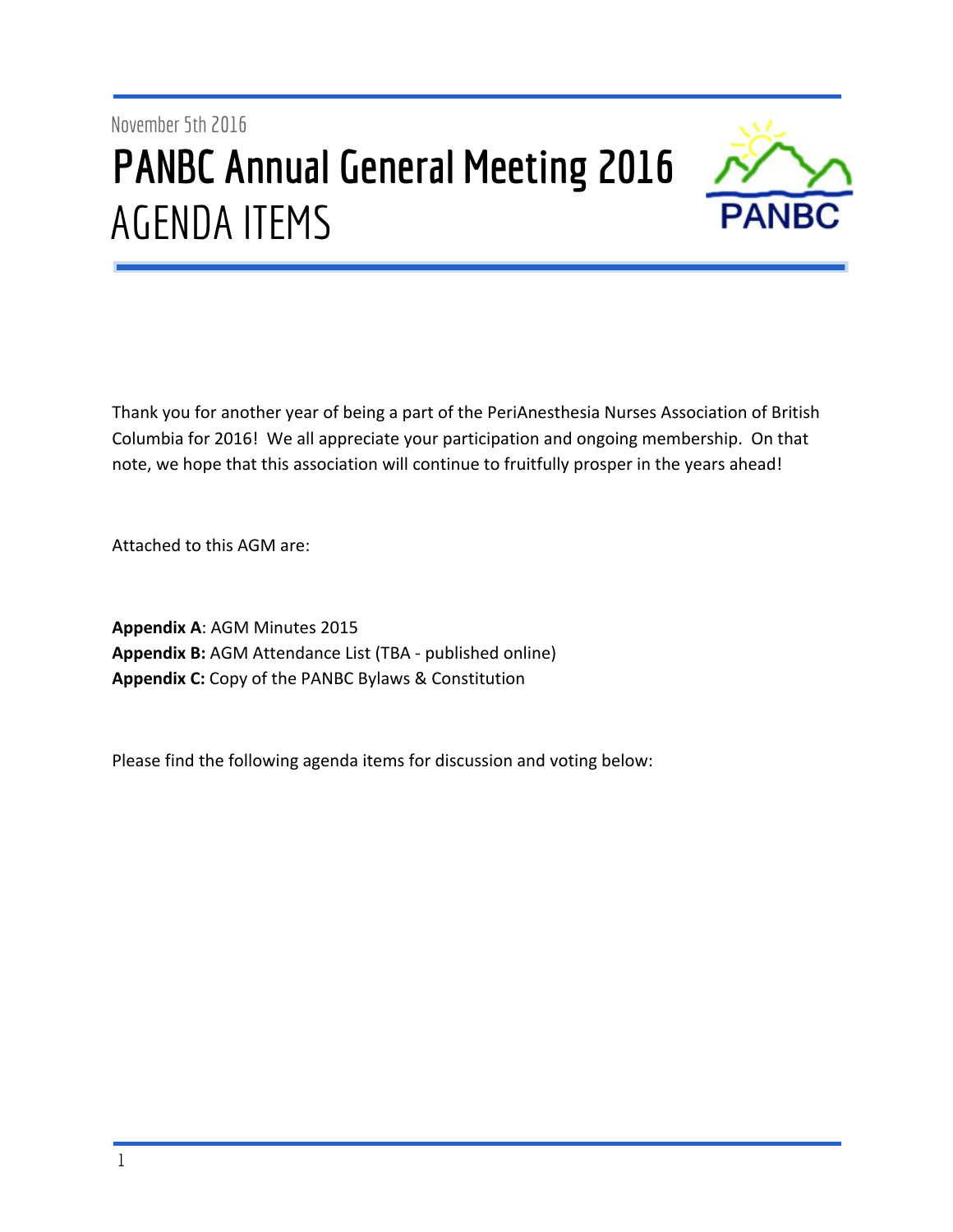### November 5th 2016

# **PANBC Annual General Meeting 2016** AGENDA ITEMS



- 1. **Introductions of BOD**: Jane Ngai, Mariam Akhtary, Kylie Thirlwell, Emily Aubry, Levi Abaya, Holly Heath
- 2. **Name of attendees**: as listed in Appendix B
- 3. **Approval of Agenda**: Approval by all members
- **4. Approval of AGM minutes 2015**
	- a. Motion to approve the AGM minutes 2015
	- b. Second motion by:
	- c. All in favor:
	- d. Opposed: None
	- e. Motion moved
- 5. **Additions to the 2016 Agenda**:
	- a. None
- **6. Update on BOD positions available and to be voted upon at the end of AGM**
	- a. President: Vacant
	- b. President Elect: Vacant
	- c. President Past:
		- i. Mariam Akhtary
		- ii. Jane Ngai
	- d. Secretary: Vacant
	- e. Secretary Elect: Vacant
	- f. Treasure/Registrar: Vacant
	- g. Treasure/Registrar Elect: Vacant
	- h. Regional Advisors: Vacant
	- i. Scrutinizers: Vacant
		- i. No nominations received to BOD We will call from the floor
- 7. **Business**:
	- **a. PANBC Bursary for National Conference:**
		- i. No applicants
	- b. **Winners of the PANBC Bursary for the PANBC Provincial Conference Fee**:

| ii.  |  |
|------|--|
| iii. |  |
| IV.  |  |
|      |  |

- c. **PANBC CNA Certification Bursary Recipient**:
	- i. No applicants this year
- 8. **Financial Report**: Jane/Holly

Total Projected PANBC Funds at the end of 2016 year: **We can be also asset** 

- 9. **Membership Report:** Jane
	- Total Membership September 2016 September 2017 =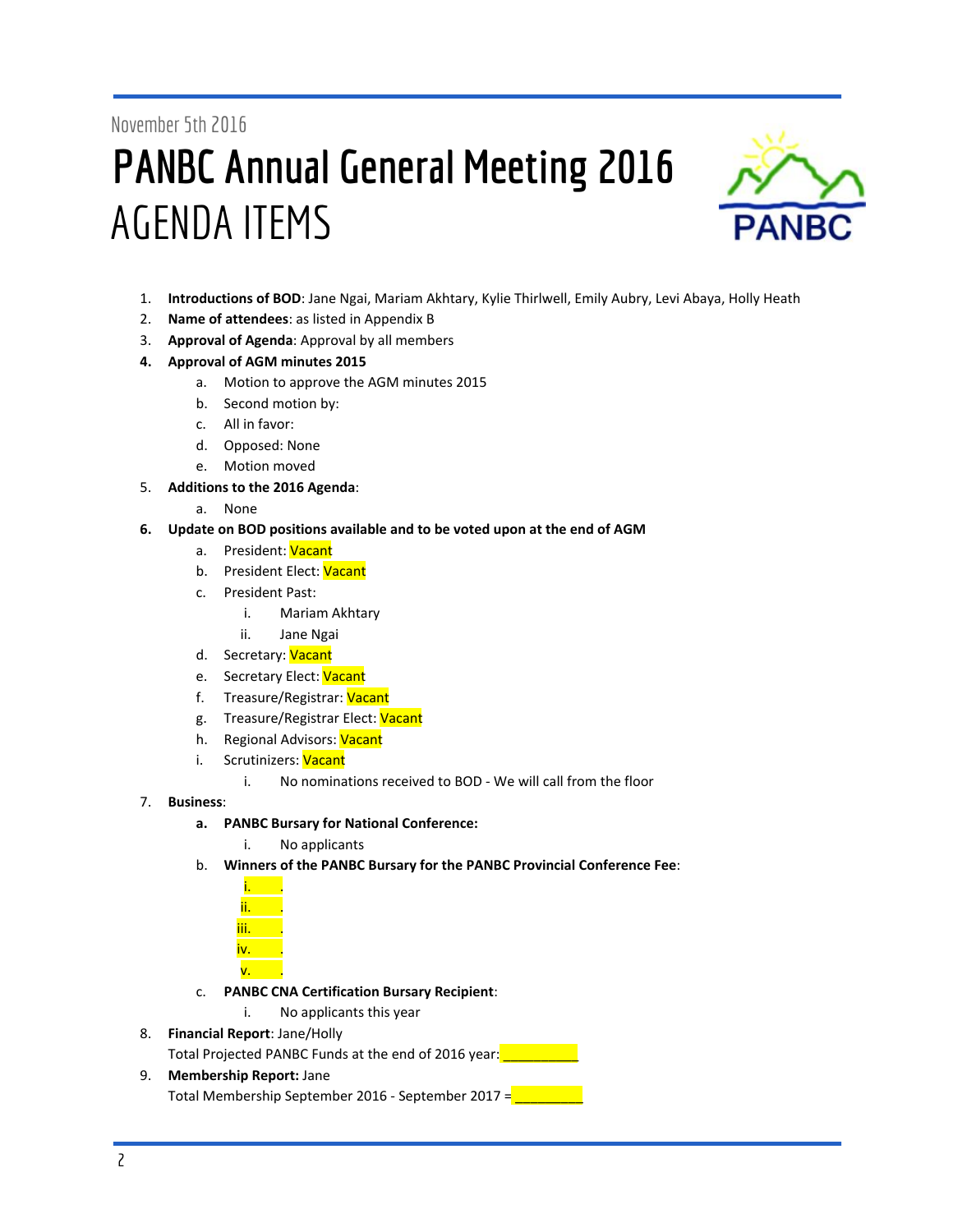#### 10. **PANBC is looking for Volunteers for the following Committees**:

- a. Website Committee: Jane Ngai
- b. Newsletter Committee

#### **11. PACU CNA Certification Exams**

- a. The April 11 to August 8th application period to write the 2016 exams is now closed.
	- The 2017 certification exams and application dates will be announced via: www.nurseone.ca
- b. Bursaries are available via NAPANc and PANBC

#### **12. Study guide for Certification Exam**

- a. Is complete ("pdf") and available for free to NAPANc members writing the CNA exam
- 13. **Next Standards:** 2017
- 14. **NAPANc**: Needing Volunteers
	- a. All Committees

#### **15. International Conference**

a. "Tides of Change - Advocacy, Education & Research" ICPAN 2017 - Sydney, Australia - November 1-4, 2017

#### 16. **National Conference:**

- a. "Tune into your Practice"
	- NAPANc- Toronto, Canada November 5th 2016

#### **17. PANBC BOD Election:**

- a. Call to vote for
- b. Motion to elect **and the set of the set of the set of the set of the set of the set of the set of the set of the set of the set of the set of the set of the set of the set of the set of the set of the set of the set of** 
	- i. Second motion:
	- ii. Opposed:
	- iii. Abstentions:
	- iv. Motion:
- c. If no nominations it is up to the BOD to appoint by December 15th, 2016.
- d. If positions are not filled, PANBC will be **dissolved**. Bank funds from PANBC will be transferred to NAPANc for holding in case candidate in the future spearheads restarting PANBC as an official association again.

#### 18. **PANBC is looking for addition of Regional Representatives**:

- a. Positions available:
	- i. Vancouver Coastal Regional Representative
	- ii. Fraser Health Authority Representative
	- iii. Vancouver Island Representative
	- iv. Northern Health Representative
	- v. Provincial Health Services Authority Representative
	- vi. Interior Health Representative
	- vii. First Nations Health Representative
- b. Anesthesia Representative: Vacant
- 19. **PANBC Conference Follow up meeting**: TBA in January 2016
- 20. **Adjournment of Meeting at <u>Latin Community</u>**

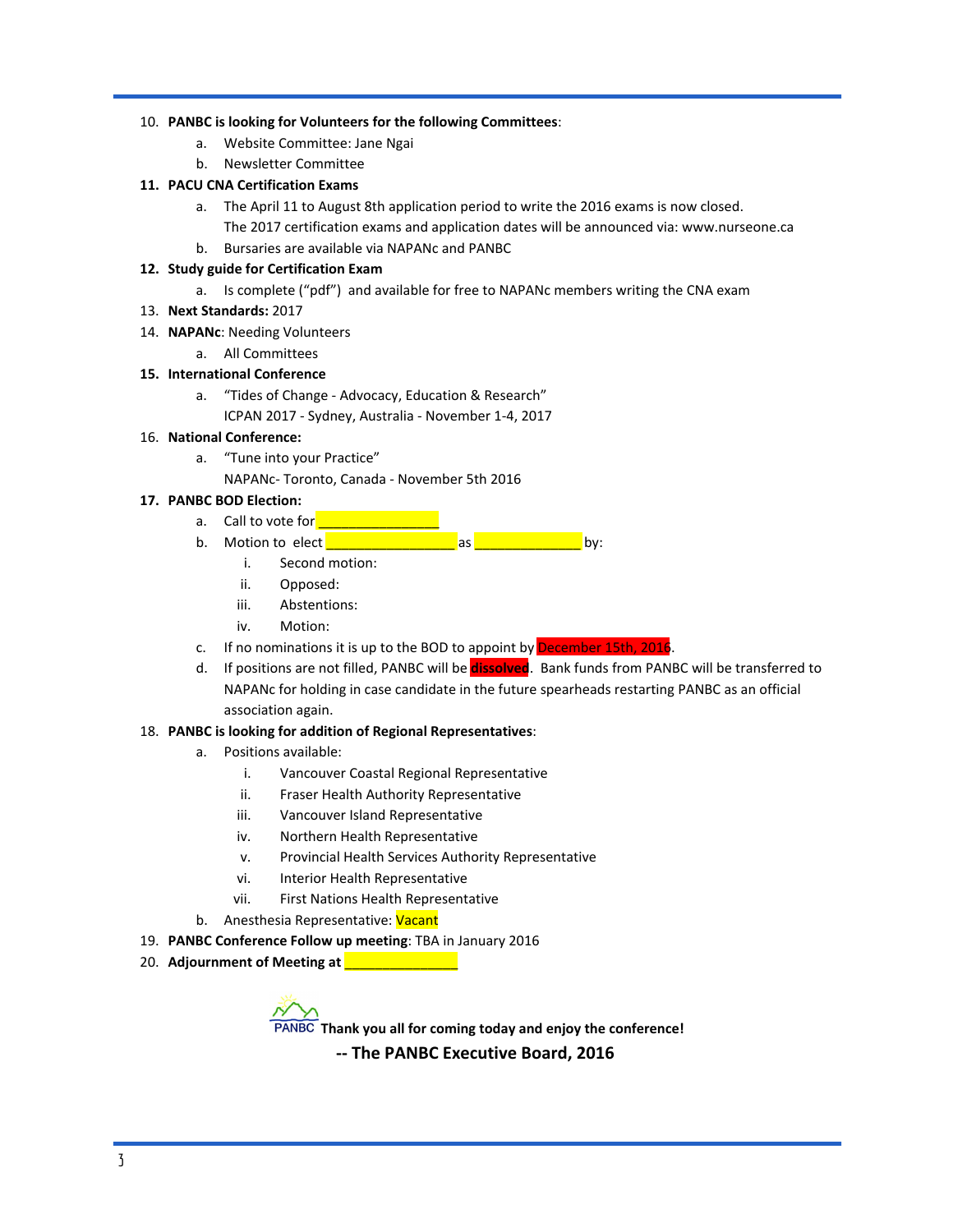#### **APPENDIX A: PANBC AGM 2015 MINUTES**



# **PANBC AGM Meeting Agenda November 7 th 2015 @ 10:15**

- 1. Introductions of BOD: Lorna Jensen, Ingrid Harrison, Sabine Wadhams, Stephanie Whitehead (regrets: Melanie Mulder)
- 2. Name of attendees: as listed in Appendix A
- 3. Approval of Agenda:
- 4. Approval of AGM minutes 2014
	- a. Motion to approve the AGM minutes 2014 by:
	- b. Second motion by:
	- c. All in favor:
	- d. Opposed:
	- e. Motion
- 5. Additions to 2015 Agenda:

a.

- 6. Update on BOD positions available and to be voted upon at the end of AGM
	- a. President: Vacant
	- b. President Elect: Vacant
	- c. President Past: Lorna Jensen
	- d. Secretary: Vacant
	- e. Secretary Elect: Vacant
	- f. Treasure/Registrar: Vacant
	- g. Treasure/Registrar Elect: Vacant
	- h. Regional Advisors: Vacant
	- i. Scrutinizers: Grace & Kaitlynn
		- i. No nominations received to BOD
- 7. Business:
	- a. PANBC Bursary for National Conference:
		- i. No applicants.
		- ii. Monies were used for 3 NAPANc Standards door prizes at the PANBC conference
	- b. Winners of PANBC Bursary for PANBC Provincial conference fee:
		- i. Nasrin Kherani
		- ii. Ken Friesen.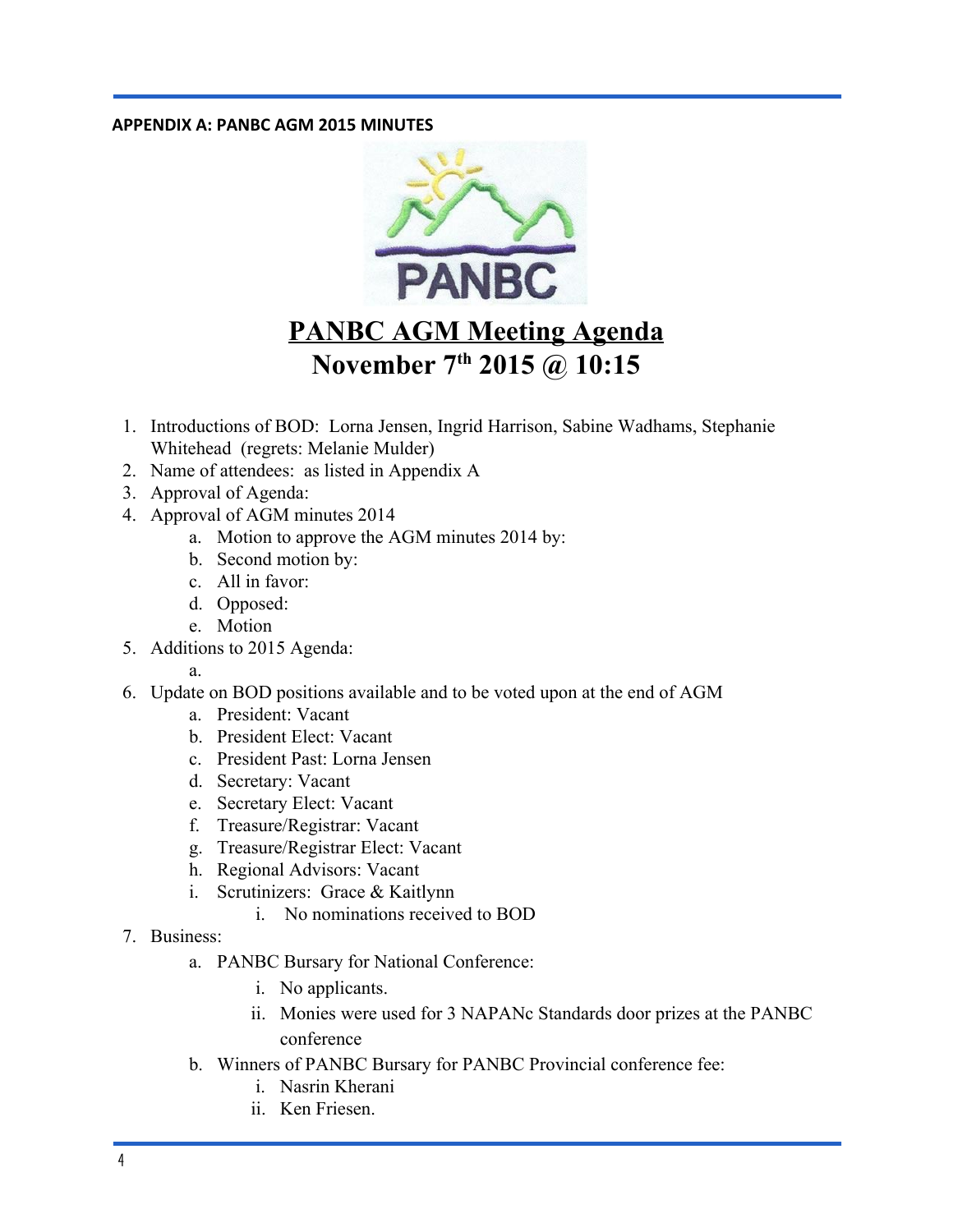- iii. Heather Johnson
- c. PANBC Certification bursary recipient: No applicants this year
- 8.
- 9. Financial Report: Lorna/Melanie

Total Projected PANBC funds at end of 2015 year: \$10,021.89

- a. Motion to approve Proposed 2016 budget by XXXXXX
	- i. Second motion:
	- ii. All in favor:
	- iii. Opposed:
	- iv. Abstentions:
	- v. Motion:
- 10. Membership Report: Lorna/Melanie
	- Total membership Sept.  $2015 -$ Sept.  $2016 = 108$  members in good standing
- 11. PANBC is looking for Volunteers for the following Committees:
	- a. Website Committee
	- b. Newsletter Committee
- 12. PACU CNA Certification Exams Update-Now online
	- a. Register by April 11 to July 1, 2016
	- b. Sitting is September 19 to October 7, 2015
	- c. NAPANc updated some questions
	- d. Bursary's available via NAPANc, PANBC and FHA PPI.
- 13. Study guide for Certification Exam
	- a. Almost complete
	- b. Will be available for free to NAPANc members writing CNA exam
	- c. Will be online version "PDF"
- 14. Next Standards: 2017
- 15. NAPANc: Needing Volunteers
	- a. All Committees: Laura Van Loon
- 16. NAPANc
	- a. Needs a copy of PANBC AGM minutes yearly.
		- i. To officiate for insurance  $&$  liability purposes
	- b. Asking for copy of yearly C&B as well
		- i. C&B should be posted for General Public-on our website
		- ii. Notification to members (60 days prior AGM for changes)
	- c. NAPANc has increased it rate from \$5 per member to \$10 per member
		- i. Motion for PANBC to increase their fees by \$5 for 2016-2017 years to match NAPANc increase by Lorna Jensen
		- ii. Seconded by:
		- iii. Second motion:
		- iv. All in favor:
		- v. Opposed:
		- vi. Abstentions:
		- vii. Motion:
- 17. International Conference:
	- a. 2015-Denmark had 20 countries with 16RN's from Canada in Sept 2015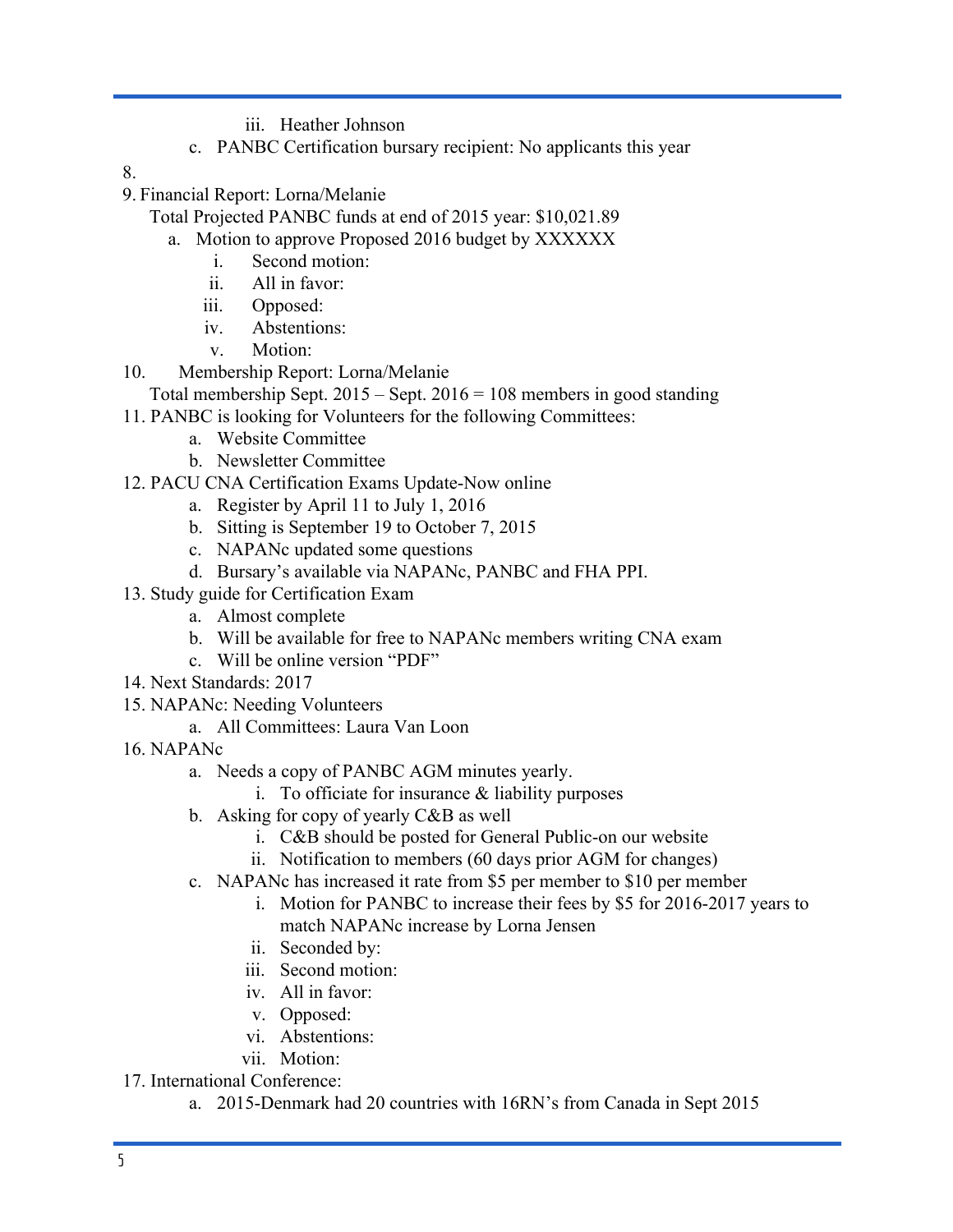- b. 2017- Not yet announced: Australia is interested
- 18. National Conference:
	- a. Niagara on the Lake, November 2016

#### 19. PANBC BOD Election

- a. Call for vote for XXXX Lorna Jensen called 3 times for nominations for Position – none received. Position remains vacant and may be appointed by BOD as per C&B's
- b. Motion to elect XXXX as XXXX by:
	- i. Second motion:
	- ii. All in favor:
	- iii. Opposed:
	- iv. Abstentions:
	- v. Motion:
- c. Motion to elect as XXXXX as Vancouver Coastal Regional representative by:
	- i. Second motion:
	- ii. All in favor:
	- iii. Opposed:
	- iv. Abstentions:
	- v. Motion
- d. Motion to elect as XXXX as FHA Regional representative by: Lorna Jensen
	- i. Second motion:
	- ii. All in favor:
	- iii. Opposed:
	- iv. Abstentions:
	- v. Motion:
- e. If no nominations it is up to BOD to appoint
- 20. PANBC looking for addition of Regional Representatives
	- a. Positions available:
		- i. Vancouver Island:
		- ii. Northern Health:
		- iii. Provincial Health Services:
		- iv. Interior Health representative
	- b. Anesthesia Representative: Dr. Feisal Mohamedali
- 21. PANBC Conference Follow up meeting: TBA in January 2016
- 22. Adjournment of Meeting @ XXXX: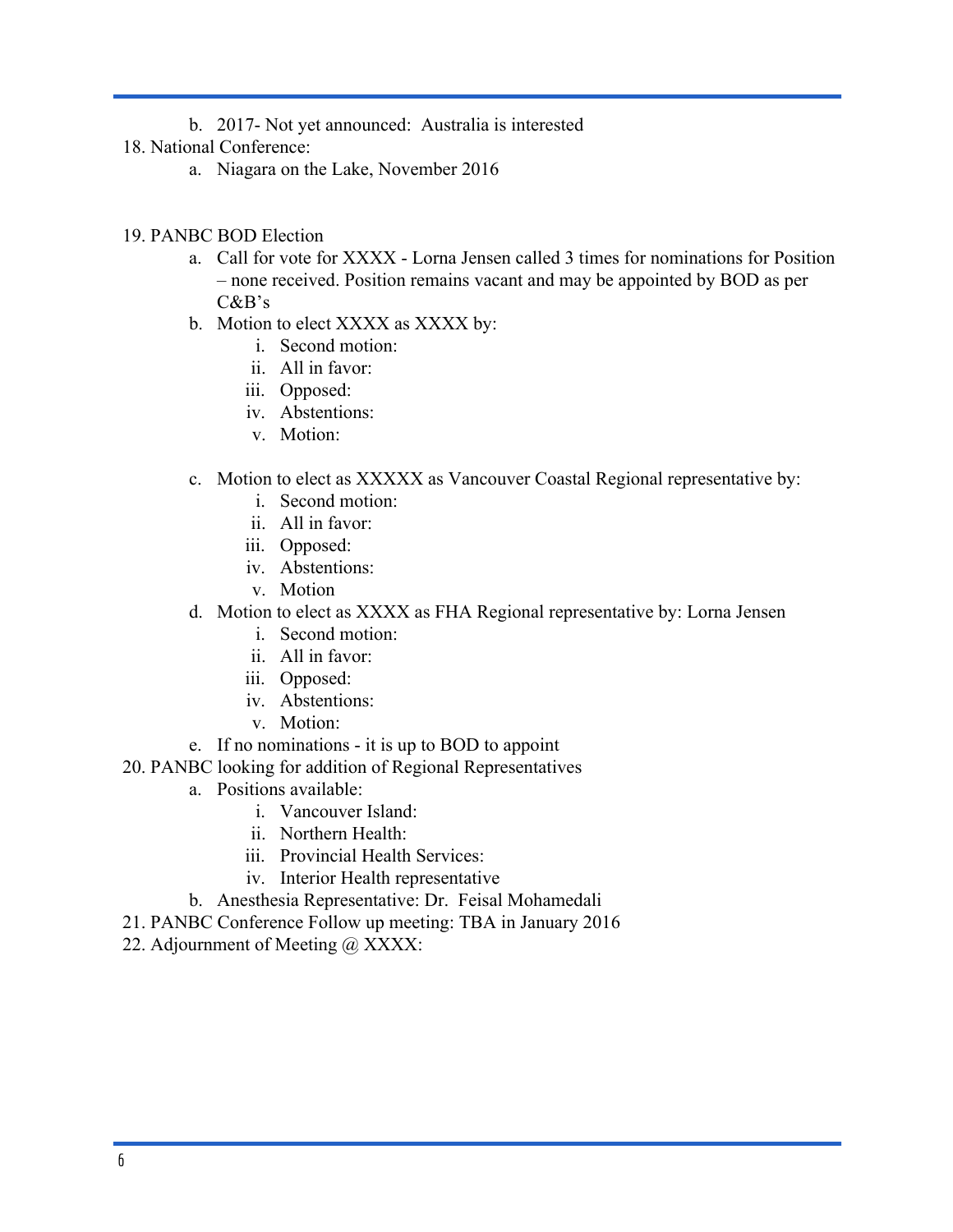**APPENDIX B: AGM Attendance List - Complete list viewable online** after November 5th, 2016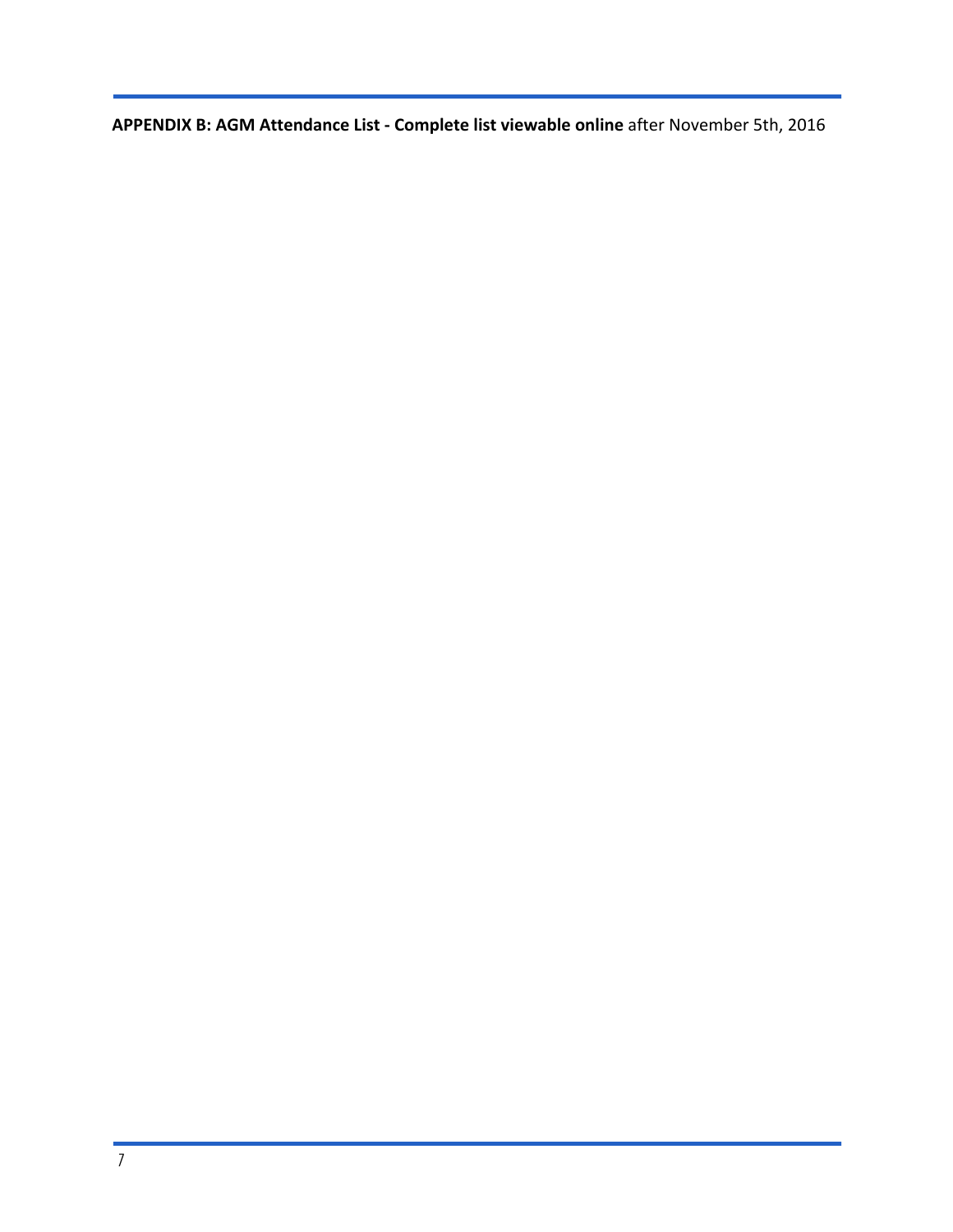#### **APPENDIX C: PANBC BYLAWS & CONSTITUTION**



#### **PERIANESTHESIA NURSES ASSOCIATION OF BRITISH COLUMBIA (PANBC)**

#### **CONSTITUTION AND BYLAWS**

#### **ARTICLE I – GENERAL**

#### 1.1 NAME

The name of the Society is the PeriAnesthesia Nurses Association of British Columbia ("PANBC")

#### 1.2 CORPORATE SEAL

The seal, an impression whereof is stamped in the margin hereof, shall be the seal of the Corporation.

#### 1.3 DEFINITION

PeriAnesthesia Nursing:

PeriAnesthesia Nursing paradigm uses knowledge, philosophy, theory, research methodology, and literature from nursing and other disciplines. Through collaboration with other health care professionals, the PeriAnesthesia Nursing paradigm focuses on PeriAnesthesia clients of all ages who receive surgery/procedure, sedation/analgesia and anesthetic agents/techniques within the PeriAnesthesia environment on the continuum between wellness and illness.

#### 1.4 HEAD OFFICE/MAILING ADDRESS

PANBC©

#709 - 6888 ALDERBRIDGE WAY RICHMOND, BRITISH COLUMBIA V6X 0A7

Tel. (604)551-7356 or (604) 806-9090 LOCAL 62273 Web www.panbc.c[a](http://www.panbc.net/)

#### 1.5 FINANCIAL YEAR

The fiscal year of the Corporation shall be from September  $1<sup>st</sup>$  through August 31 of each year.

#### **ARTICLE 2 – PURPOSES**

#### 2.1 THE PURPOSES FOR WHICH THE CORPORATION OR ASSOCIATION IS ESTABLISHED ARE: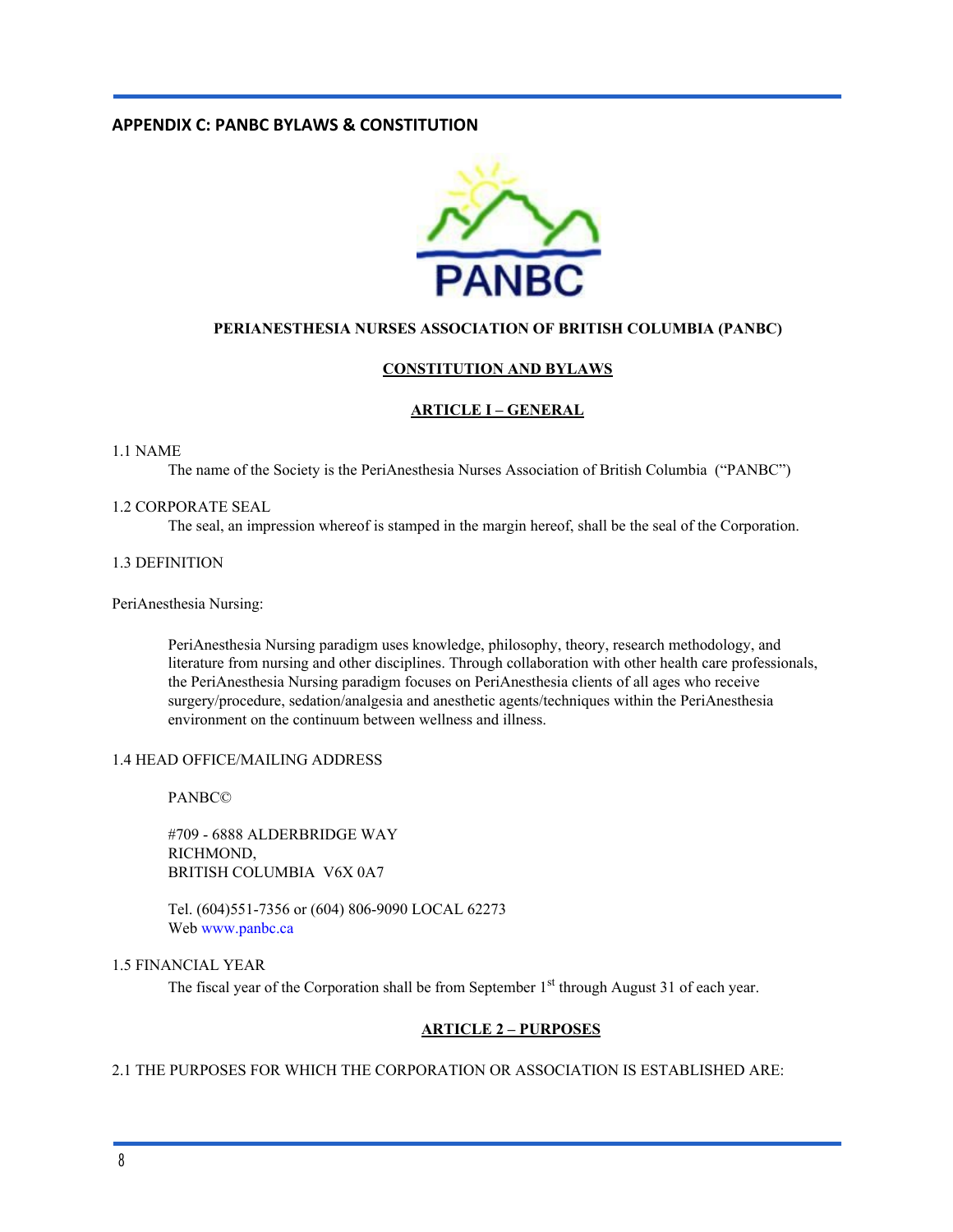To promote high standards of nursing practice within perianesthesia settings in order to provide quality nursing care to the people of British Columbia

To promote continuing education to support standards of perianesthesia nursing practice

To establish cooperation and liaison with all groups, associations, institutions or bodies that may impact and effect the objectives of PANBC

To broaden public awareness of the role of the perianesthesia practitioner as a valid member of the health care team CNA Certification (Exam)

#### **ARTICLE 3 – BYLAWS**

#### 3.1 DEFINITION:

A member who is currently in good standing within British Columbia and is also a national member of NAPAN.

#### 3.2 THE FOLLOWING CLASSES OF MEMBERSHIP ARE ESTABLISHED:

3.2.1 ACTIVE: Registered Nurse who is currently registered with CRNBC and who is working in an environment where perianesthetic nursing is practiced or has a vested interest in the perianesthetic care of clients. Active membership status includes entitlement to hold office and to vote on corporate issues.

3.2.2 ASSOCIATE: Health care practitioner who is working in an environment where perianesthetic nursing is practices or has vested interest in the perianesthetic care of clients. Associate membership holds a reduced annual membership and does not include entitlement to hold office or to vote on corporate issues.

3.2.3 STUDENT: Student members who hold a reduced annual membership are not entitled to hold office or to vote on Corporation issues.

3.2.4 HONORARY MEMBERSHIP to be determined.

#### 3.3 CONDITION OF MEMBERSHIP

Membership in the Corporation shall be limited to persons interested in furthering the objectives of the Corporation and shall consist of anyone whose application for admission as a member has received the approval of the Board of Directors of the Corporation.

Membership in the Corporation and the privileges, which accrue with such membership, shall be extended to those members who have paid the annual membership dues as determined by the Board of Directors of the Corporation.

Any member may be required to resign by a vote of three-quarters (3/4) of the members at an annual or special meeting.

#### 3.4 ADMISSION OF NEW MEMBERS

3.4.1 Individuals applying for Active Membership must submit to the Corporation:

an application in the form prescribed by the Board of Directors annual membership dues as prescribed by the Board of Directors evidence of the applicant's current registration status with their nurses licensing body in Canada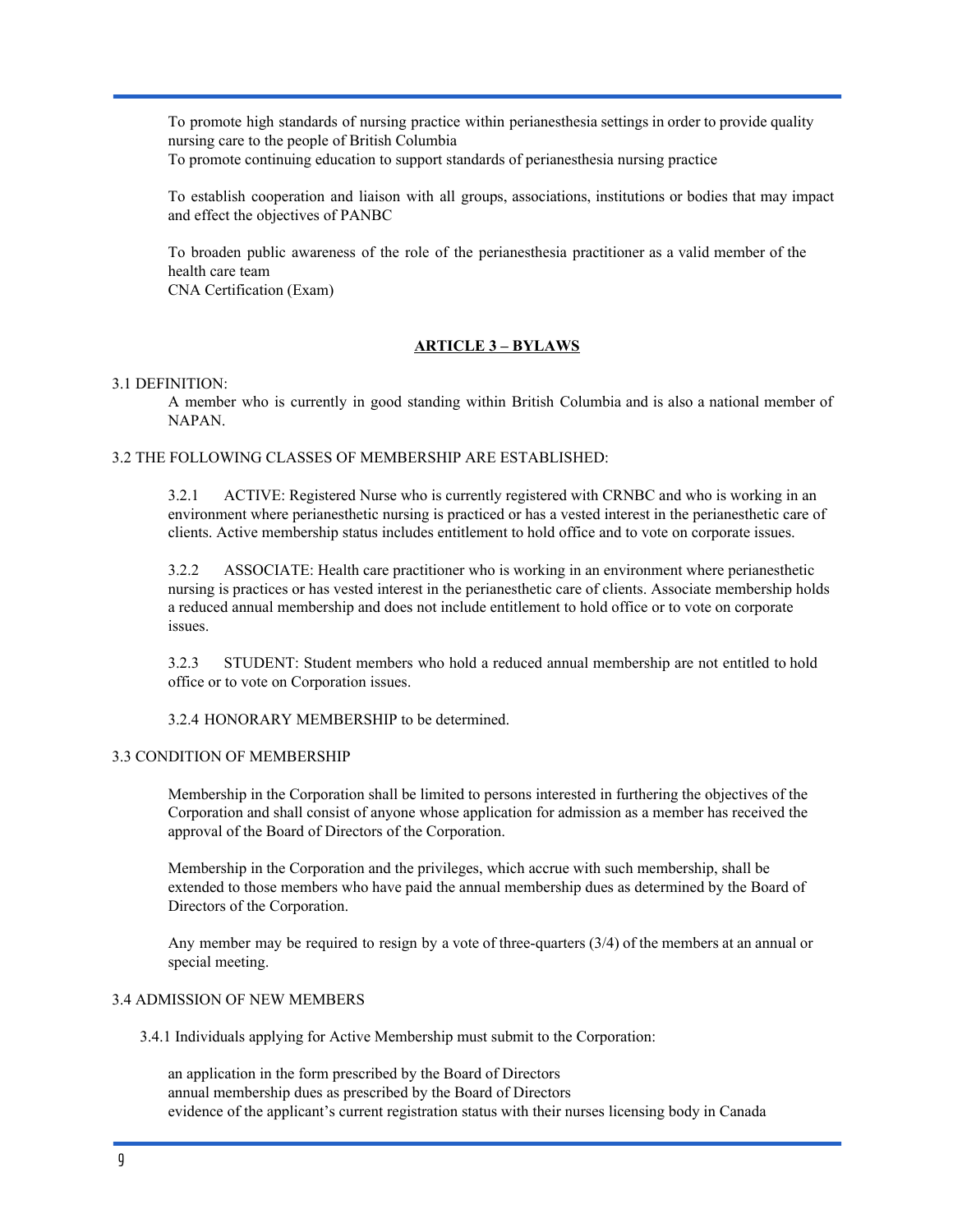evidence of the applicant's current involvement or interest in perianesthesia nursing as described in Section 3.2.1 of this Article

evidence of the applicant's current registration with CRNBC

3.4.2 Individuals applying for Associated Membership must submit to the Corporation:

an application in the form prescribed by the Board of Directors annual membership dues as prescribed by the Board of Directors evidence of the applicant's current professional designation

evidence of the applicant's current involvement or interest in perianesthesia nursing as described in Section 3.2.2 of this Article

3.4.3 Individuals applying for Student Membership must submit to the Corporation:

an application in the form prescribed by the Board of Directors annual membership dues as prescribed by the Board of Directors evidence of the applicant's current student status evidence of the applicant's current involvement in or interest in perianesthesia nursing as described in Section 3.2.4 of this Article

3.4.4 Any group supportive of PANBC applying for affiliate status must submit to the Corporation: an application in the form prescribed by the Board of Directors annual membership dues as prescribed by the Board of Directors current involvement or interest in perianesthesia nursing as described in Section 3.2.3

The Board of Directors reserves the exclusive right to accept or reject any application for membership in any class. The submitted membership fee shall be returned to unsuccessful applicants.

#### 3.5 REMOVAL OF MEMBERS

Any member whose dues are unpaid for the current year shall have membership privileges removed until such dues are paid.

#### 3.6 RESIGNATION OF MEMBERS

Any member may resign by submitting a resignation in writing to the Registrar at any time. There will be no rebate of dues.

#### 3.7 REINSTATEMENT OF MEMBERS

Any member who has resigned may apply to the Board of Directors in writing to have membership reinstated. The Board of Directors may or may not reinstate the membership on such terms and conditions as it may decide.

Reinstatement prior to the end of the current year will result in no additional submission of dues.

#### **ARTICLE 4 – ANNUAL DUES**

#### 4.1 MEMBERSHIP DUES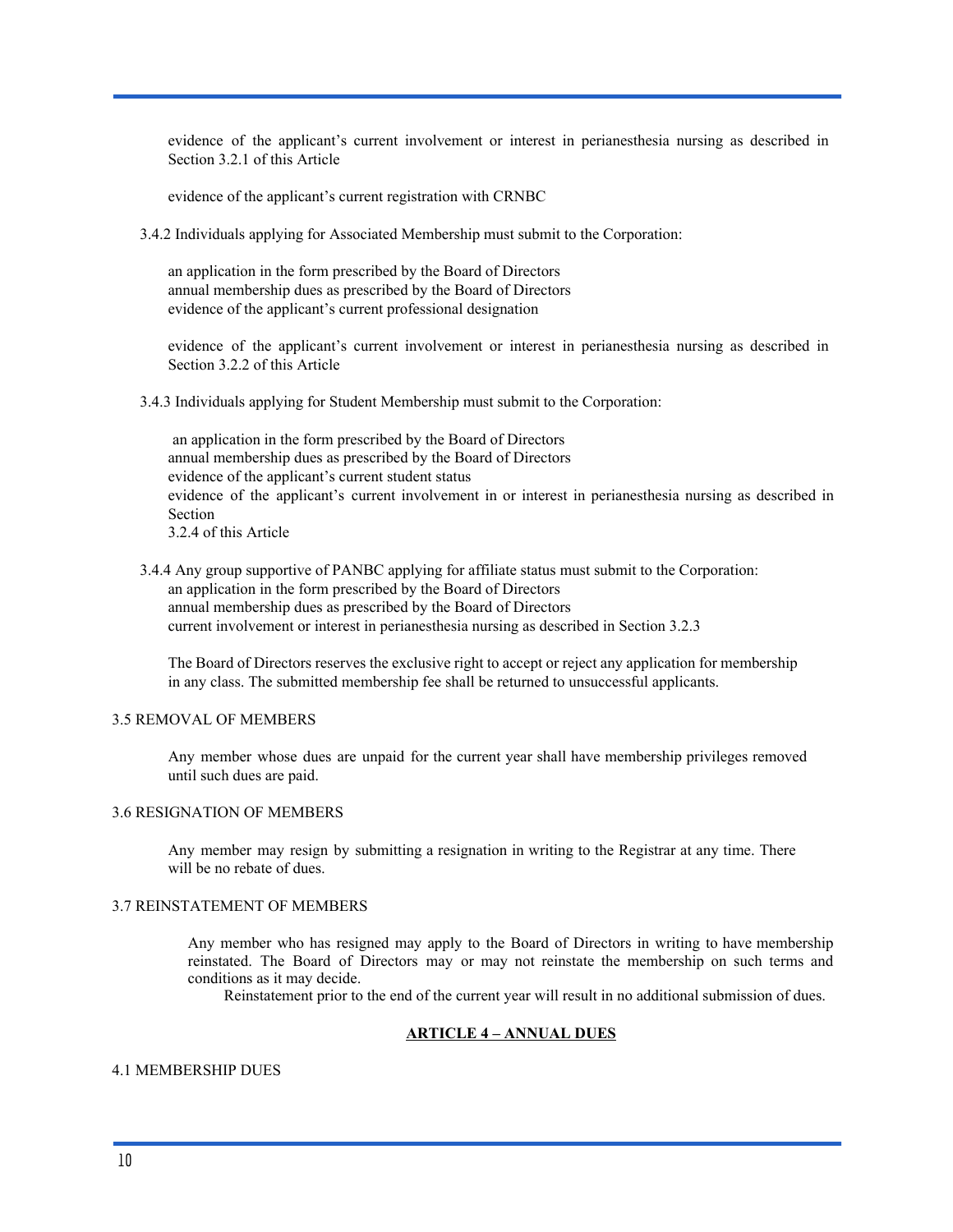Membership dues for each class of members as listed in Article 3 shall be fixed by resolution at an annual meeting of PANBC to become effective no fewer than fifteen months from the date of the resolution.

Such dues shall continue to be the annual membership dues until changes made by the resolution at an annual meeting become effective.

#### 4.2 ELIGIBILITY

∙ All classes of members, except Honorary Members, shall pay such annual dues as prescribed by the Board of Directors.

#### 4.3 PAYMENT OF DUES

∙ All annual dues shall be payable to PANBC at the head office/mailing address as per Section 1.3 by the first day of September in each year for the year then commencing.

#### 4.4 NAPANc Affiliation

∙ A portion of PANBC membership dues is paid by PANBC to NAPANc to obtain NAPANc membership. PANBC's portion of NAPANc dues is owed for the current year by April 1<sup>st</sup> each year.

#### 4.5 ACCEPTANCE OF MEMBERS

No membership of any class shall be effective until the annual dues payable for such membership are paid.

#### **ARTICLE 5 – MEETING OF MEMBERS**

#### 5.1 ANNUAL MEETINGS OF MEMBERS

An annual meeting for the transaction of business of PANBC shall be held at such a time and at such a place in British Columbia as may be decided upon by the Board of Directors. Any matters, which are properly the concern of PANBC, may be considered at this meeting. The Board of Directors or the President or President-Elect shall have the power to call at any time, a general meeting of the members of the Corporation.

Members will be required to submit in writing additional agenda items seven days prior to the meeting. The board will then consider the agenda item.

Emergent items can be brought to the Board of Directors in writing 24 hours prior to the annual general meeting. It will be up to the Board of Directors discretion to include the issue on the agenda. The Board of Directors will be required to respond in writing to any member who submits an item for the agenda. Some issues may require resolution outside of the annual general meeting.

#### 5.2 SPECIAL MEETINGS

A special meeting of PANBC may be held at such time and place in British Columbia as determined by the Board of Directors. The number of voting members required to requisition a special meeting should be required to be no less than five percent (5%) of the voting members. Any request of such a meeting shall set out the reason for it and the business to be transacted. Any meetings to be convened in this manner shall be held within thirty days of such a request, and be held at such a place and time as stipulated by the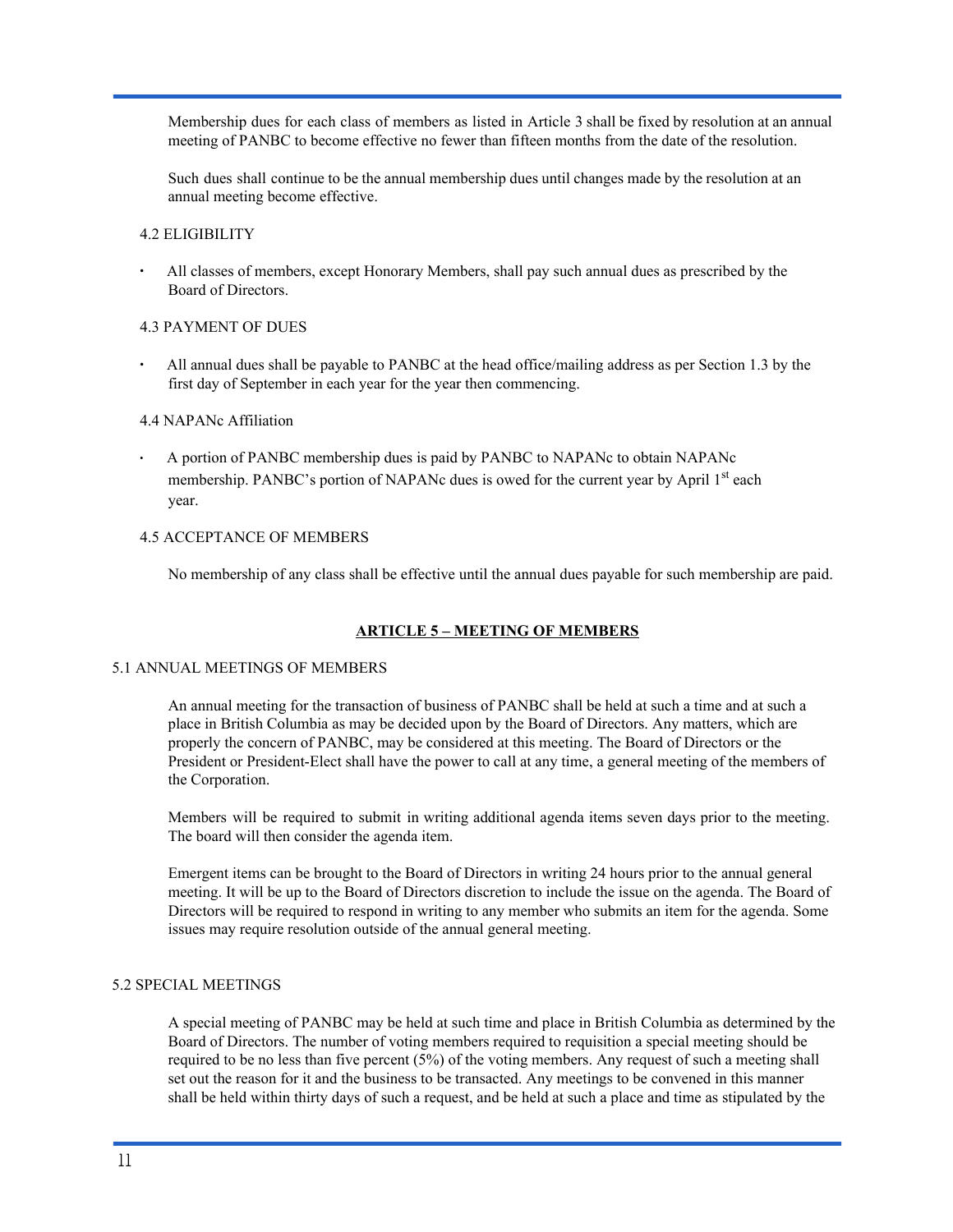Board of Directors. No business shall be transacted at a special meeting except such business as has been specified in the written request.

#### 5.3 NOTICE OF MEETINGS

Written or electronic notice shall be given to each member of any annual or special meeting of the Corporation.

#### 5.4 NOTICE OF ERROR OR OMISSION

No error or omission in giving notice of any meeting or any adjourned meeting, whether annual or general, of the members of the Corporation shall invalidate such meeting or make void any proceedings taken there and any member may at any time waive notice of any such meeting and may ratify, approve and confirm any or all proceedings taken or had thereat.

For purpose of sending notice to any member, the director or officer for any meeting or otherwise, the address shall be his/her last address recorded on the books of the Corporation.

#### 5.5 VOTING OF MEMBERS

Each voting member present at a General or Special Meeting shall have the right to exercise one vote. The chair may only cast a vote at a General Assembly in order to break a tie. Every question submitted to any meeting of members may be decided either by a show of hands or by poll, at the request of any active member present.

#### 5.6 QUORUM OF MEMBERS

Ten percent (10%) of the membership shall form a quorum for the transaction of business.

#### **ARTICLE 6 – BOARD OF DIRECTORS**

#### 6.1 DEFINITION OF THE TERM "BOARD OF DIRECTORS"

The Applicants for Associate Nursing Group and for Incorporation shall become the first Board of the Association and the Corporation whose term of office on the Board of Directors shall be for a period until their successors are elected. There shall be a minimum of three Directors.

At the first meeting of the members, the newly elected Board shall replace the Provisional Directors named in the Letters Patent of the Corporation.

A Board of Directors shall manage the affairs of PANBC. Each member of the Board of Directors has the right to exercise one vote. The number of Directors shall be determined by a majority of the Directors at a Board meeting and sanctioned by an affirmative vote of at least two-thirds (2/3) of the voting members at a meting called for the purpose of determining the number of Directors to be elected to the Board of Directors.

The PANBC Board of Directors shall consist of the Officers of the Corporation:

#### 6.1.1 OFFICERS OF THE CORPORATION:

- o President
- o President Elect
- o Secretary
- o Treasurer
- $6.1.1$  1 As well as:
	- o Regional directors (or delegate) one from each Health Authority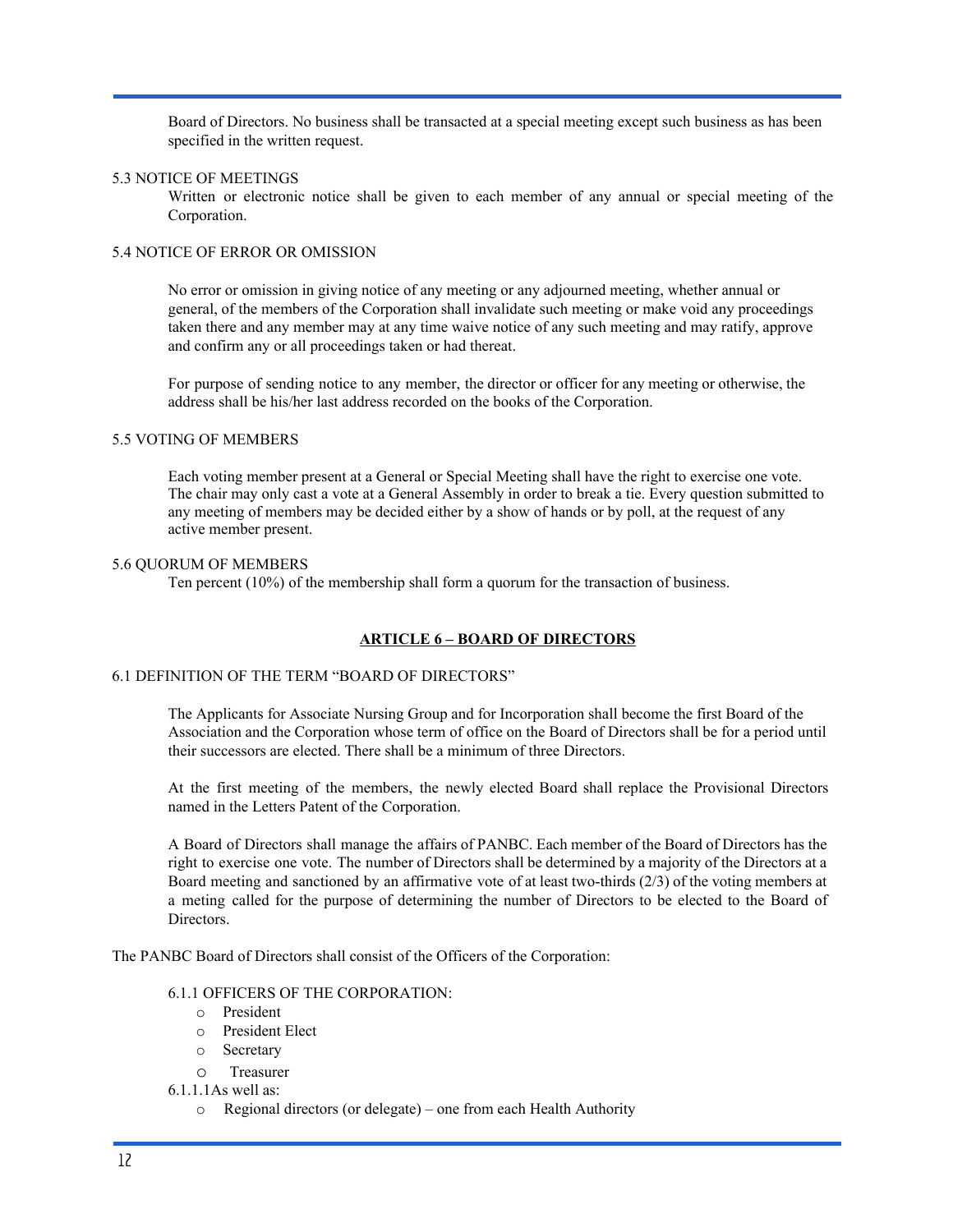Vancouver Island, Vancouver Coastal, Fraser Health, Interior Health, Northern Health, Provincial Health Service.

6.1.2 The President or designate of each jurisdiction.

6.1.3 Non-voting members of the Board shall consist of Past President, Treasurer Elect and Secretary Elect

#### 6.2 ELIGIBILITY TO HOLD OFFICE AS A DIRECTOR OF THE BOARD

All Directors of the Board of the Corporation must hold active membership in PANBC© and hold active membership at the time of nomination and election, and maintain such active membership for the duration of his/her term of office.

#### 6.3 ELECTION AND TERM OF OFFICE

Election of Directors of the Board shall be by vote of active members in attendance at an annual meeting of members. Each Director shall be elected to a specified position on the Board to hold office for a two year term. A director of the Board may be nominated for successive terms.

A retiring Director shall remain in office until the dissolution or adjournment of the meeting at which his/her retirement is accepted and a successor is elected.

#### 6.4 VACANCIES

Vacancies among the Board of Directors, exclusive of the President, or immediate Past President, however caused, may, so long as a quorum of Directors remain in office, be filled by the Directors who by majority vote, may, by appointment, fill the vacancy from among the qualified members of the Association.

Otherwise such vacancy shall be filled at the next annual meeting of the members at which the Directors for the ensuing year are elected, but if there is not a quorum of Directors, the remaining Directors shall forthwith call a meeting of the members to fill the vacancy.

If the President vacates her/his office during her/his term, that office will be filled by the remaining BOD's, until the next annual general meeting with election of officers. A vacancy in the position of immediate Past President will not be filled.

#### 6.5 RESIGNATION OR DEATH

If a Director should resign her/his office by delivering a written resignation to the Secretary of the Corporation, die, or otherwise cease to act, the Board may appoint a replacement for the remainder of the term in office.

#### 6.6 INABILITY OR REFUSAL TO SERVE

The office of Director shall be automatically vacated if she/he is found by a court to be of unsound mind; if she/he becomes bankrupt or suspends payments or compounds with creditors. If the President-Elect should be unable or refuse in writing to proceed to the office of President, the position must be filled with the Past President of designate before an election.

#### 6.7 REMOVAL OF OFFICERS AND DIRECTORS OF THE BOARD

Any Director may be removed from office by a three-quarter  $(3/4)$  vote of the voting delegates at a meeting of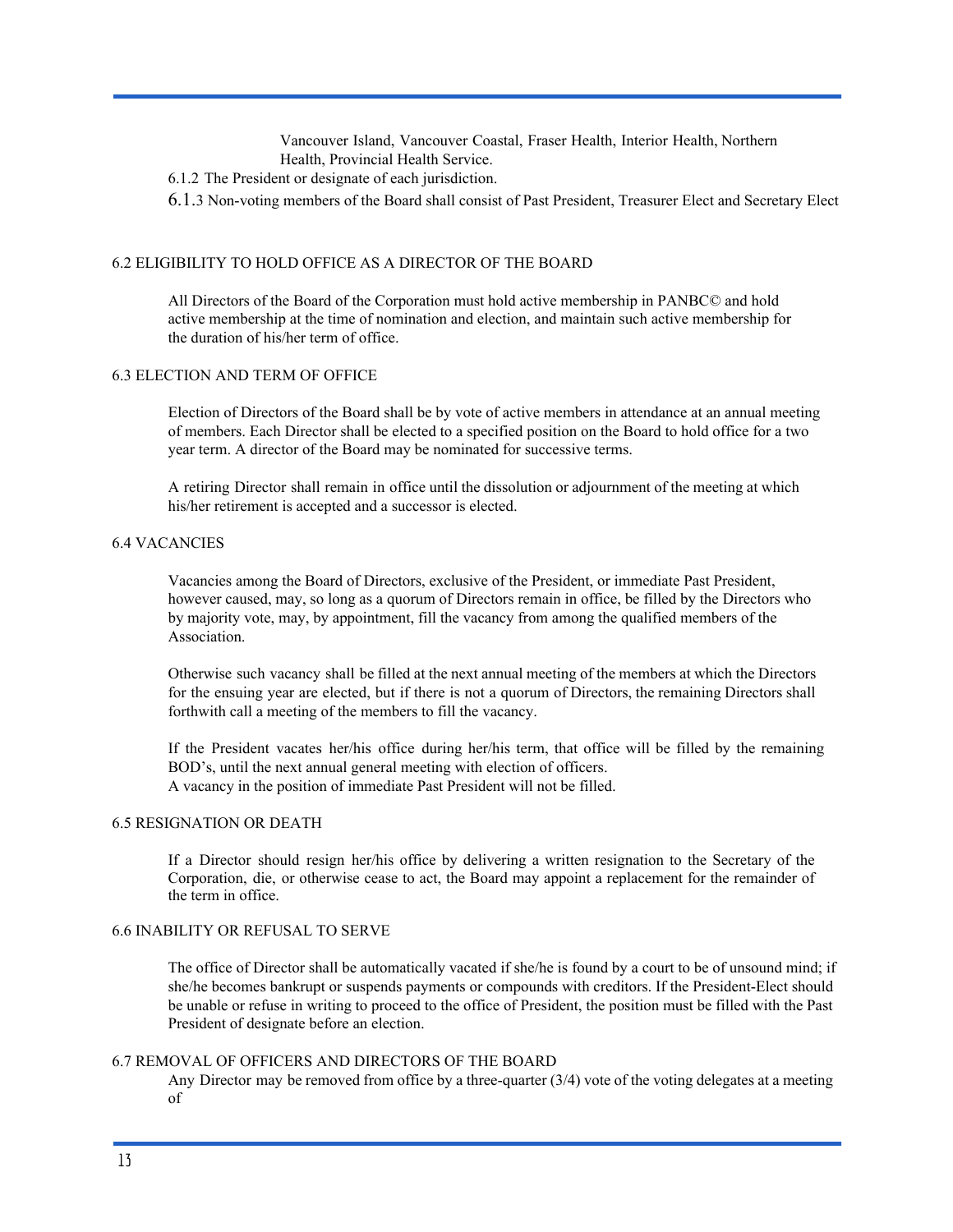#### PANBC.

#### 6.8 REMUNERATION OF DIRECTORS & ADVISORY COUNCIL

The Directors and Advisory Council members shall serve as such without remuneration, and no Director shall directly or indirectly receive any profit from his/her position as such, provided that a Director may be paid reasonable expenses incurred in performance of his/her duties.

#### 6.9 CONFLICT OF INTEREST

A Board member must declare a conflict of interest related to any item of business that comes before a meeting.

A conflict is present when an individual has an outside interest that can be reasonably be expected to influence how the individual might conduct PANBC business. A conflict of interest exists whether or not the individual is actually influenced by a competing interest.

Board and Committee members must refrain from placing themselves in any position in which there is a conflict of interest – actual, potential or perceived – between their PANBC responsibilities and their personal interest or their responsibilities to themselves or others.

#### 6.10 POWERS

The Directors of the Corporation may administer the affairs of the Corporation in all things and make or cause to be made for the Corporation in its name, any kind of contract which the Corporation may lawfully enter into and, save as hereinafter provided, generally, may exercise all such other powers and do all such other acts and things as the Corporation is, by its charter or otherwise, authorized to exercise and do.

Without in any way derogating from the foregoing, the Directors are expressly empowered, form time to time, to purchase, lease or otherwise acquire, alienate (means transfer) borrow, sell exchange or otherwise dispose of shares, stocks rights, warrants, options or other securities, lands, buildings and other property, movable or immovable, real or personal, or any right or interest therein owned by the Association for such consideration and upon such terms and conditions as they may deem advisable.

The Board of Directors shall take such steps as they may deem requisite to enable the Corporation to acquire, accept, solicit, or receive legacies, gifts, grants, settlements, bequest endowments and donations of any kind whatsoever for the purpose of furthering the objectives of the Corporation.

#### 6.11 VOTING, BOARD OF DIRECTORS

The President shall chair all meetings of the Board of Directors of the Corporation. In the absence of the President his/her duties may be performed by the President or such other Director as the Board may from time to time appoint for the purpose.

Questions arising at any meeting of the Directors shall be decided by a majority of votes. Each voting member present at the meeting shall have the right to exercise one vote. The Chair may only cast a vote at a meeting of the Board of Directors in order to break a tied vote. All votes at such meeting shall be taken by ballot if so demanded by any Director present, but if no demand be made, the vote shall be taken in the usual way by assent or dissent. A declaration by the Chair that a resolution has been carried and an entry to that effect in the minutes shall be admissible in evidence as prima facie proof of fact. The number or proportion of the votes recorded in favor of or against such resolution need not be recorded. Alternate Directors may attend a Board meeting but may not exercise a vote.

#### 6.12 QUORUM AND MEETINGS, BOARD OF DIRECTORS

At least fifty-one percent (51%) of the Board of Directors.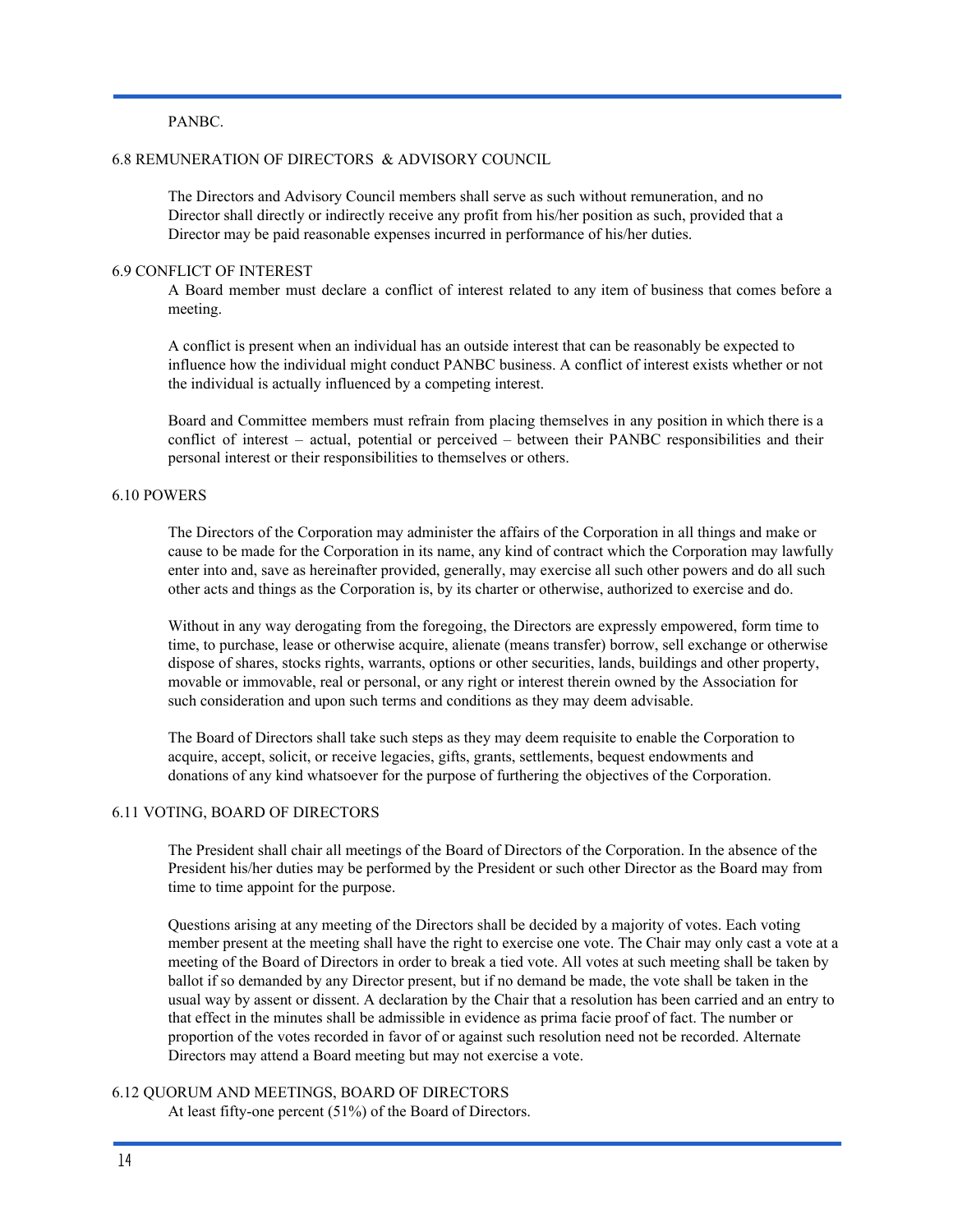#### 6.13 MEETING OF THE BOARD

There shall be a minimum of three (3) meeting per year of the Board of Directors and any additional meetings will be called at the discretion of the Chair. Where all Directors consent thereto generally or in respect of a particular meeting, a Director may participate in a meeting of the Board or of a committee of the Board by means of such conference telephone or other communication facilities as permit all persons participating in the meeting to hear each other, and a Director participating in such meeting by such means is deemed to be present at the meeting.

#### 6.14 NOTICE OF MEETINGS OF THE BOARD

Meetings of the Board of Directors may be held at any time and place to be determined by the Directors provided that 48 hours written notice of such a meeting shall be given, other than by mail, to each Director. Notice by mail shall be sent fourteen days prior to the meeting.

#### 6.15 ACTION WITHOUT A MEETING

Unless otherwise restricted by law or by the articles of the Corporation or bylaws, any action required or permitted to be taken by the Board of Directors may be taken without a meeting if all of the Directors consent in writing to such action. The written consents to such action shall be filed with the minutes of the proceedings of the Board of Directors.

#### 6.16 MINUTES OF THE BOARD OF DIRECTORS

The minutes of the Board of Directors who are named in Article 6.1 shall be available within sixty (60) days of the date of each meeting.

#### 6.17 INDEMNIFICATION OF THE BOARD OF DIRECTORS OF THE CORPORATION

The Corporation shall indemnify and save the Board of Directors and make any Director and/or Directors harmless from and against all liabilities, claims, actions, causes or action, damages, losses and legal costs of every nature and kind whatsoever which the Board of Directors and any Director and/or Directors may suffer or incur as a result of actions taken by them/him/her within the scope of their/his/her authority as the Board of Directors or member thereof of the Corporation.

#### 6.18 EXECUTION OF DOCUMENTS

Deeds, transfers, licenses, contracts and engagements on behalf of the Corporation shall be signed by either the President or his/her designate and by the Secretary and the Secretary shall affix the seal of the Corporation to such instruments as require the same.

Contracts in the ordinary course of the Corporation's operation may be entered into on behalf of the Corporation by any two (2) Officers of the Corporation or by one (1) Officer and one authorized designated agent.

The President and two other Officers of the Corporation may, upon collaboration, transfer any and all shares, bonds or other securities from time to time standing in the name of the Corporation in its individual or any other capacity or as trustee or otherwise and may accept in the name and on behalf of the Corporation transfers of shares, bonds or other securities from time to time transferred to the Corporation, and may affix the Corporate Seal and deliver under the Corporate Seal any and all instruments in writing necessary or proper for such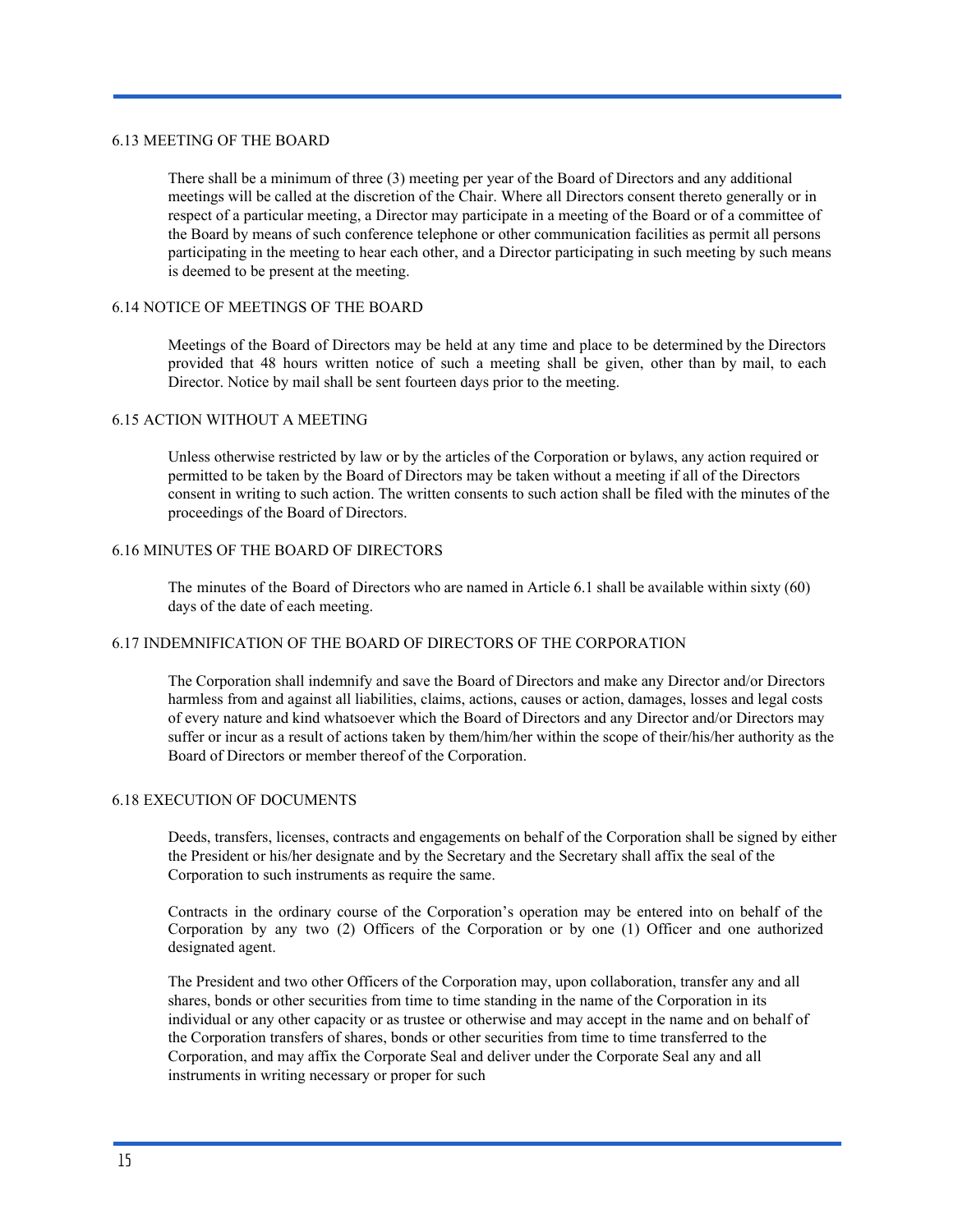Purposed, including the appointment of an attorney or attorneys to make or accept transfers or shares, bonds or other securities on the books of any company or Corporation. Notwithstanding any previous to the contrary contained in the by-laws of the Corporation, the Board of Directors may at any time by resolution direct the manner in which, and the person or persons by whom, any particular instruments, contract or obligations of the Corporation may or shall be executed.

#### 6.19 BOOKS AND RECORDS

The Directors shall see that all necessary books and records of the Corporation required by the by-laws of the Corporation or by any applicable statute or law are regularly and properly kept.

#### 6.20 ADJOURNMENTS

Any meeting of the Corporation or of the Directors may be adjourned to any time and from time to time and such business may be transacted at such adjourned meeting as might have been transacted at the original meeting from such adjournment took place. No notice shall be required of any such adjournment. Such adjournment may be made notwithstanding that no quorum is present.

#### 6.21 CHEQUES

All cheques, bills of exchange or other orders for the payment of money, notes or other evidence of indebtedness issued in the name of the Corporation, shall be signed by such Officers, or Officer and authorized designated agent of the Corporation and in such manner as shall from time to time be determined by resolution of the Board of Directors, and may endorse notes and drafts for collection on account of the Corporation through its bankers, and endorse notes and cheques for deposit with the Corporation bankers for the credit of the Corporation, or the same may be endorsed "for collection" or "for deposit" with the bankers of the Corporation by using the Corporation's rubber stamp for the purpose. Any one of such Officers or agent so appointed may arrange, settle, balance and certify all books and accounts between the Corporation and the Corporation's bankers and may receive all paid cheques and vouchers and sign all the bank forms or settlement of balances and release of verification slips.

#### 6.22 DEPOSIT OF SECURITIES FOR SAFEKEEPING

The securities of the Corporation shall be deposited for safekeeping with one or more bankers, trust companies or other financial institutions to be selected by the Board of Directors. Any and all securities so deposited may be withdrawn, from time to time, only upon the written order of the Corporation signed by at least two (2) such Officers of the Corporation, and in such manner, as shall from time to time be determined by resolution. The Officers of the Corporation shall be fully protected in acting in accordance with the direction of the Board of Directors and shall in no event be liable for the due application of the securities so withdrawn from deposit or the proceeds thereof.

#### **ARTICLE 7 – DUTIES OF THE OFFICERS OF THE CORPORATION**

#### 7.1 MEMBERSHIP

The Officers of the Corporation comprise of the Executive Committee and shall consist of the following members; President, Secretary, Treasurer, and Immediate Past-President.

#### 7.2.1 PRESIDENT (two-year term)

As the Chief Officer of the Corporation, the President shall:

o contribute to the vision and direction of the Corporation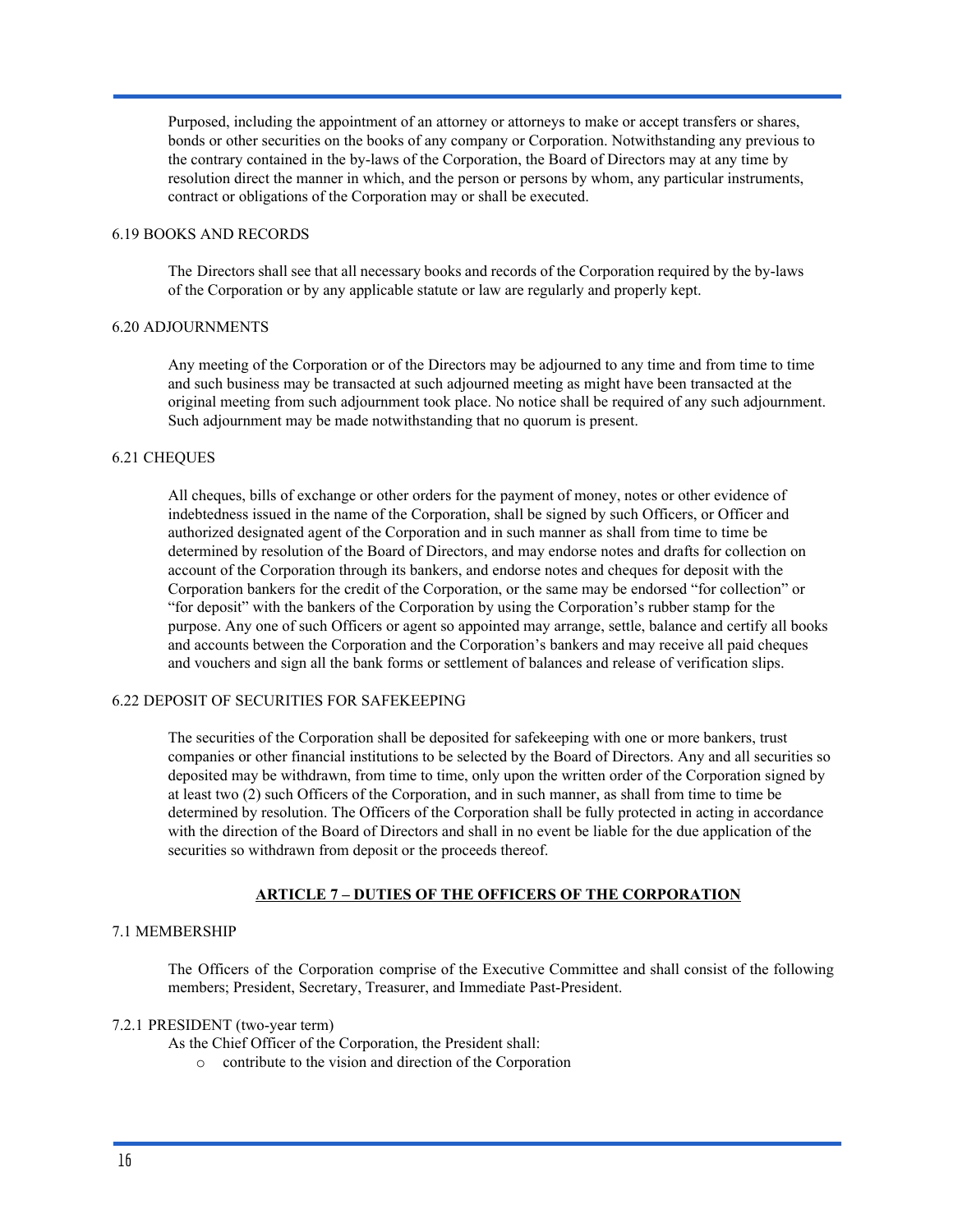o be accountable to the membership for furthering the goals of the Corporation  $\circ$  assume the role of the Chair of the Executive Committee

o be responsible to the Board of Directors  $\circ$  act as a mentor for the President-Elect

o when present preside at all meetings of the members of the Corporation and of the Board of Directors  $\circ$  be charged with the general and supervision of the affairs and operations of the Corporation

o the President, or his/her delegate and one Officer of the Corporation, shall sign all by-laws, cheques and all other documents related to the business of the Corporation as required

o represent the opinions and views of the Association to the public or media as required o serve as NAPAN representative or will appoint a delegate

- o assist in preparing an annual operating budget to be presented to the Board of Directors
- o assist the Board of Directors in establishing and maintaining an ongoing strategic plan with defined goals and objectives and operational strategies

o act as a liaison between the regions and the Executive Committee as required o schedule all regular meetings of the Corporation

o prepare a Presidential message for all issues of the newsletter

o attend Board of Directors, Executive Committee and Annual General

- Meetings  $\circ$  assume other duties as requested by the Board of Directors
- o follow the PANBC Conflict of Interest Guidelines

o assume the role of Immediate Past President upon completion of his/her term as President o be an ex-officio member of all PANBC committees except the Nomination Committee

o must be an active member of PANBC

#### 7.2.1a PRESIDENT-ELECT (one-year term)

- o becomes president automatically after the two-year term as president-elect:
- o fulfils the responsibilities of the president if the president is absent, and assumes the presidency if the elected president is unable to complete a full term of office;
- o overseas the board's planning and evaluation process; and
- o is a member of the board of directors of PANBC
- o must be an active member of PANBC

#### 7.2.2 SECRETARY (two-year term)

- o attend all meetings of the Officers of the Corporation and/or Board of Directors and record all facts and minutes of all proceedings in the books for that purpose
- o give all notices required to be given to members and to Officers

o have experience in taking and producing minutes, have computer skill/literacy and access to email  $\circ$  keep or cause to be kept a list of all members of the Corporation and call the role when required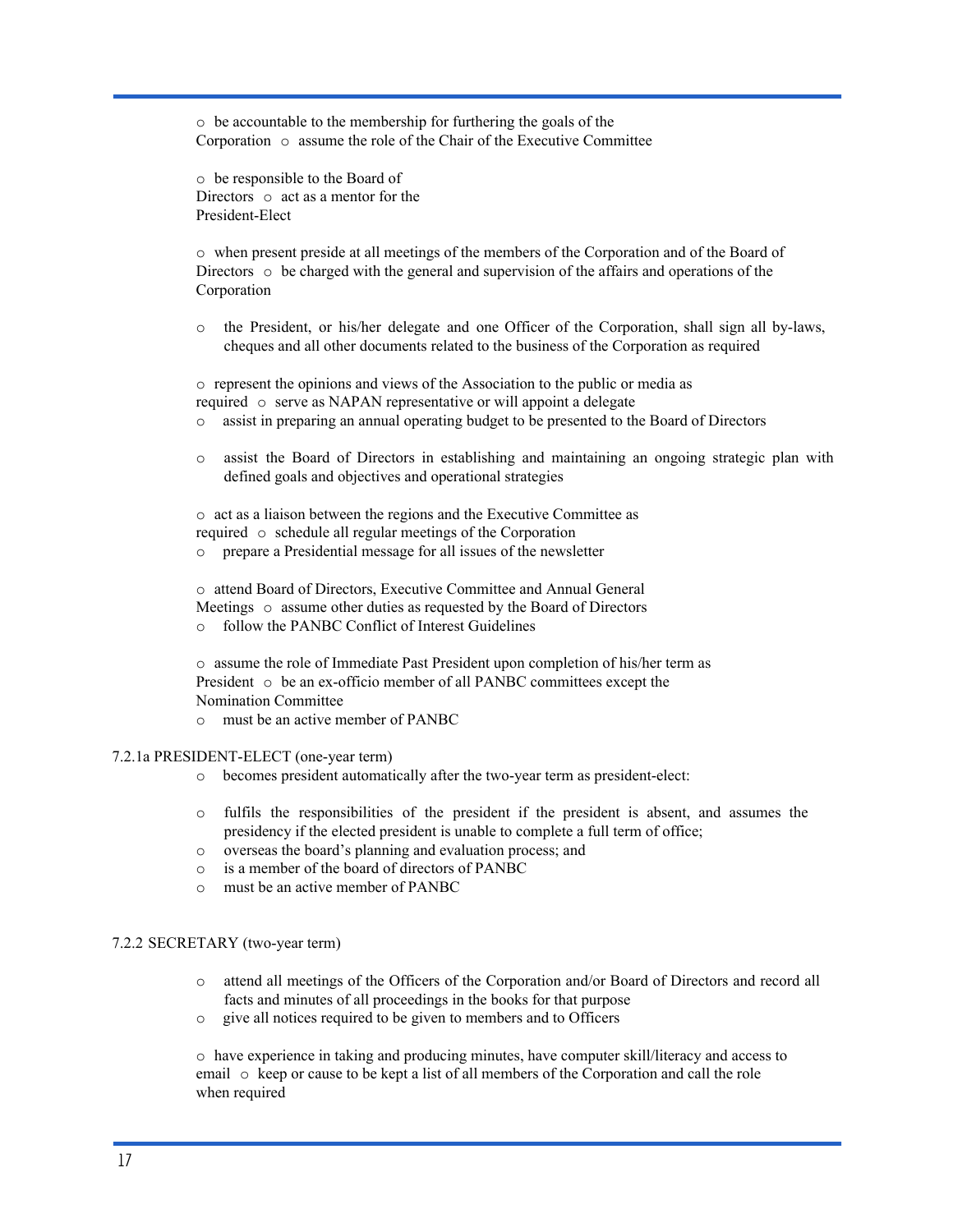o be a custodian of the Seal of the Corporation and of all books, papers, records, correspondence, contracts and other documents belonging to the Corporation which he/she shall deliver up only when authorized by a resolution of the Board of Directors of the Corporation to do so and to such person or persons as may be named in the resolution

o perform such other duties as may from time to time be determined by the Board of Directors  $\circ$  must be an active member of PANBC

#### 7.2.2a SECRETARY-ELECT (one-year term)

- o becomes secretary automatically after the two-year tem as secretary-elect:
- o fulfils the responsibilities of the secretary if the secretary is absent, and assumes the role of the secretary if the elected secretary is unable to complete a full term of office;
- o overseas the board's planning and evaluation process; and
- o is a non-voting member of the board of directors of PANBC
- o must be an active member of PANBC

#### 7.2.3 TREASURER/REGISTRAR (two-year term)

- o have experience with bookkeeping or accounting, have computer skills/literacy and have access to email
- o keep full and accurate accounts of all receipts and disbursements of the Corporation in proper books of account
- o deposit all monies or other valuable effects in name and to the credit of the Corporation in such bank or banks as may from time to time be designated by the Board of Directors
- o disperse the funds of the Corporation under the direction of the Board of Directors, taking proper vouchers thereof
- o render to the Board of Directors at regular meetings thereof or whenever required of him/her an account of all of his/her transactions as Treasurer, and of the financial position of the Corporation
- o prepare and present an annual operating budget to the Board of Directors
- o be one of the signing officers of the Corporation
- o perform such other duties as may from time to time be determined by the Board of Directors
- o propose the name of an auditor to members at the annual general meeting
- o report all delinquencies, with-in forty-eight hours, to the PANBC President
- o must be an active member of PANBC

#### 7.2.3a TREASURER/REGISTRAR-ELECT (one-year term)

- o becomes treasurer automatically after the two-year tem as treasurer-elect:
- o fulfils the responsibilities of the treasurer if the treasurer is absent, and assumes the role of the treasurer if the elected treasurer is unable to complete a full term of office;
- o overseas the board's planning and evaluation process; and
- o is a non-voting member of the board of directors of PANBC
- o must be an active member of PANBC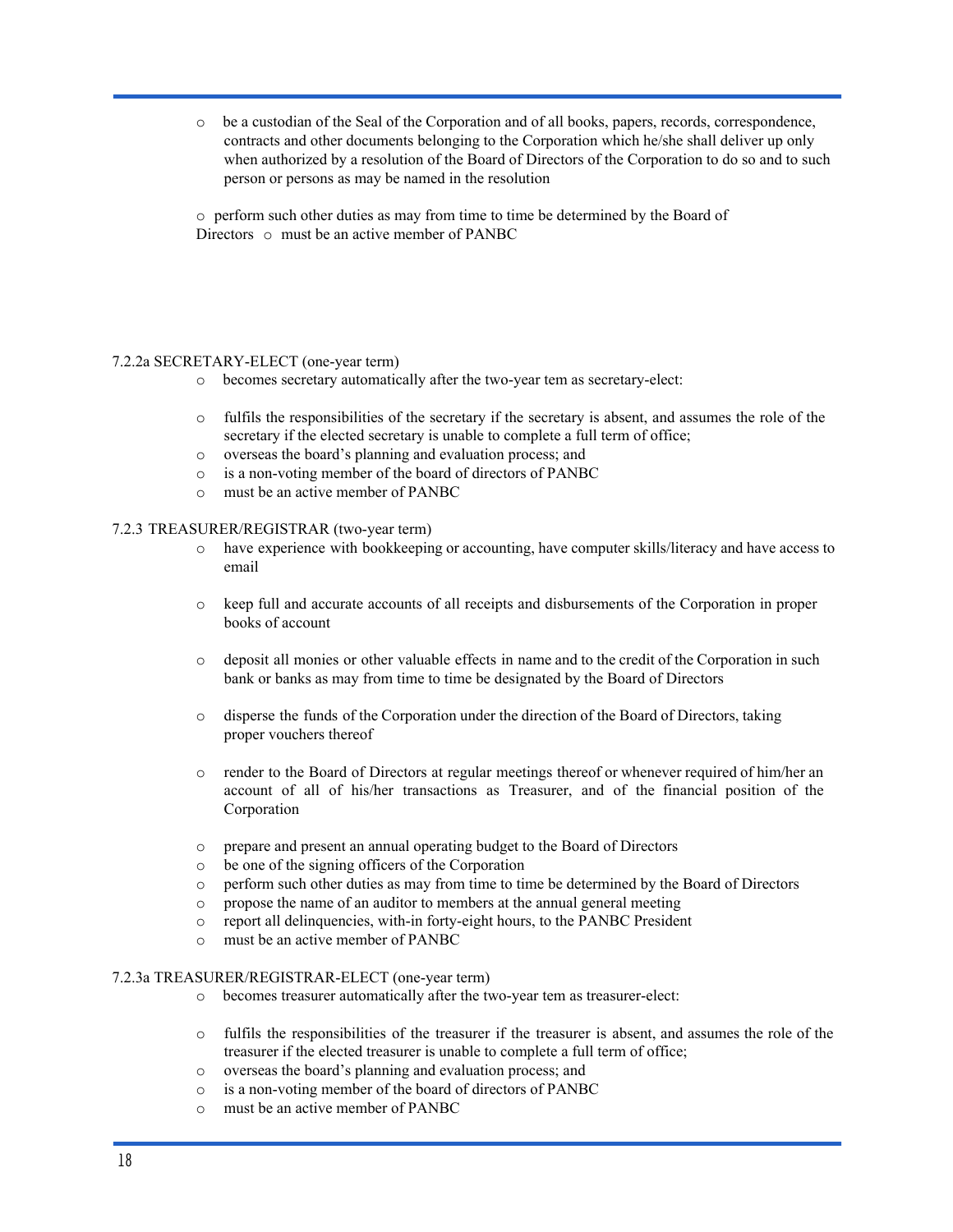#### 7.2.4 IMMEDIATE PAST PRESIDENT (one year term)

- o assume the responsibility of the Chair of the Nominating Committee for a two year term
- o provide mentorship for the President and other members of the Board of Directors
- o perform such other duties as may from time to time be determined by the Board of Directors
- o position shall commence once the position of President is filled by the President Elect
- o is a non-voting member of the Board of Directors
- o must be an active member of PANBC

#### 7.2.5 ELECTION AND TERM OF THE MEMBERS OF THE BOARD OF DIRECTORS

o Election of Directors of the Board shall be by vote of active members. Each Director shall be elected to a specified position on the Board to hold office until the second annual meeting after she shall have been elected or until her/his successor shall have been duly elected and qualified. Regional Directors are elected at their regional level and their names brought to the Corporation. Of the remaining Directors, one half shall be retired at the annual general meeting but shall be eligible for re-election if otherwise qualified. The Treasurer and Secretary will serve a one year term of office initially.

#### **ARTICLE 8 – DUTIES OF THE DIRECTORS OF THE CORPORATION (EXCLUSIVE OF THE**

#### **OFFICERS)**

#### 8.1 MEMBERSHIP

The members of the Board of Directors shall include the Officers of the Corporation also known as the Executive Committee, the Immediate Past President.

#### 8.2 DUTIES

It is expected that these members of the Board of Directors will, at a minimum, attend the joint meetings of the Board of Directors and other meetings at the request of the Officers of the Corporation.

#### **ARTICLE 9 – AMENDMENTS**

The Board of Directors shall have the provisional authority to amend or repeal the provisions of the by-law by resolution at a meeting of the Board of Directors provided that such resolution is supported by a two-thirds (2/3) majority of the members of the Board of Directors present at the meeting.

Where the by-law is amended or repealed by resolution of the Board of Directors such amendment or repeal shall be in effect until the matter is placed before a regular meeting of the members of the Corporation for approval by the members.

All revisions to the by-laws shall be made available to the active members of the Corporation. Such resolution effecting changes to the by-law shall require the consent of two-thirds (2/3) of the active membership present and voting at the annual general meeting subsequent to the changes being proposed. The repeal or amendment of such by-laws shall not be enforced or acted upon until the approval of the Ministry of Industry has been obtained.

Where amendments or repeal were effected by resolution of the Board of Directors and subsequently rejected by the membership, the provisions in force prior to the resolution of the Board of Directors shall be liable for any related action or actions taken during the period of amendment or repeal effected by due resolution of the Board of Directors.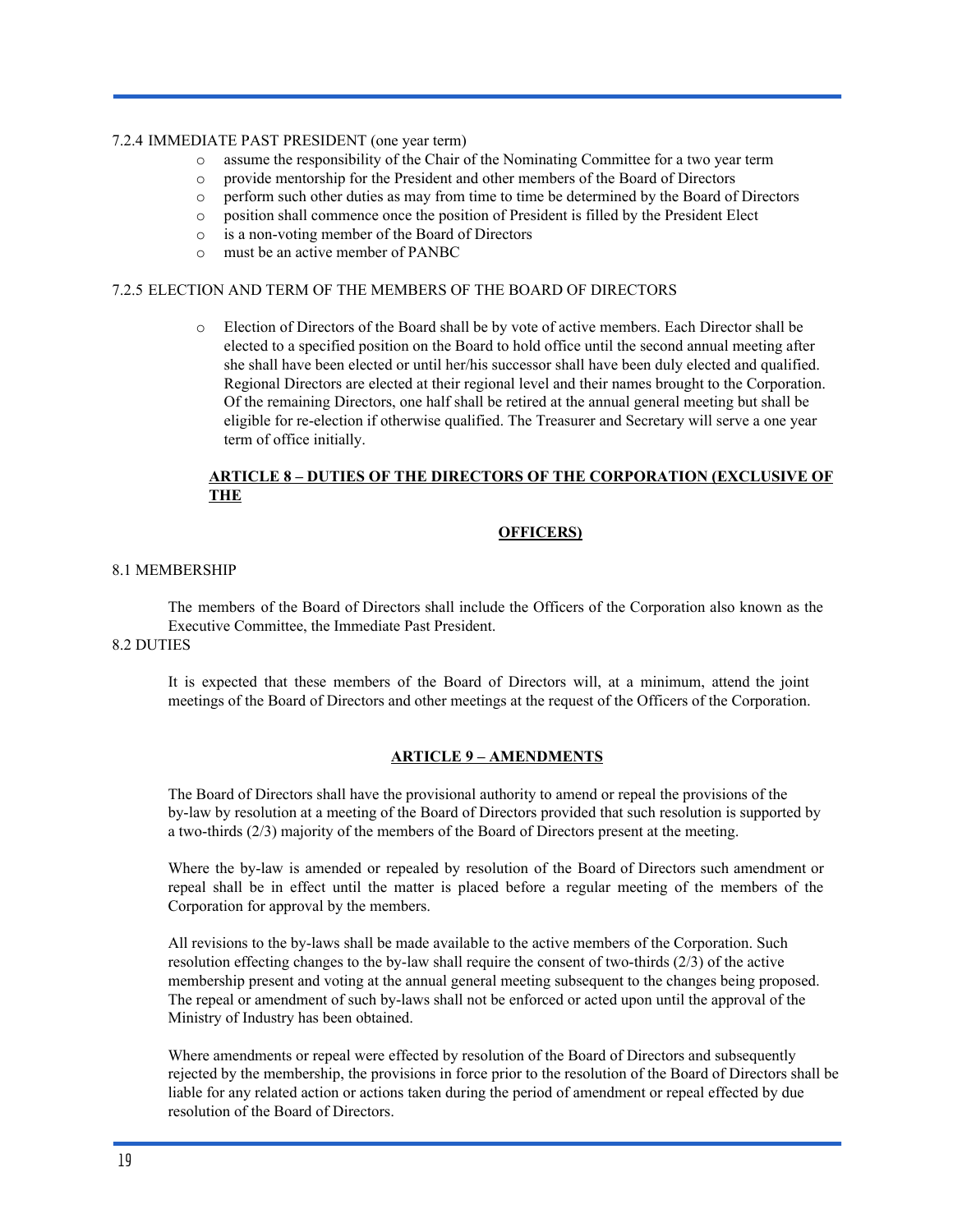#### **ARTICLE 10 - COMMITTEES**

The Board of Directors may appoint committees whose members will hold office at the will of the Board of Directors. The Directors shall determine the duties of such committees. A committee cannot oblige the Association or make any expense in its name without the approval of the Board of Directors.

#### **ARTICLE 11 – RULES AND REGULATIONS**

The Board of Directors may prescribe such rules and regulations not inconsistent with these by-laws relating to the management and operation of the Corporation, as they deem expedient.

#### **ARTICLE 12 – INTERPRETATION**

In these by-laws and in all other by-laws of the Corporation hereafter passed unless the context otherwise requires, words imported the singular number of the feminine gender shall include the plural number or the masculine gender, as the case may be, and vice versa, and references to persons shall include firms and Corporations Approved by Industry Canada November 28, 2008.

#### **ARTICLE 13-BURSARY**

∙ PANBC will provide on Bursary yearly to an awarded PANBC member to attend the NAPANc conference at the early bird rate if PANBC funds allow. The funds will be assessed yearly and the decision will be made by the BOD.